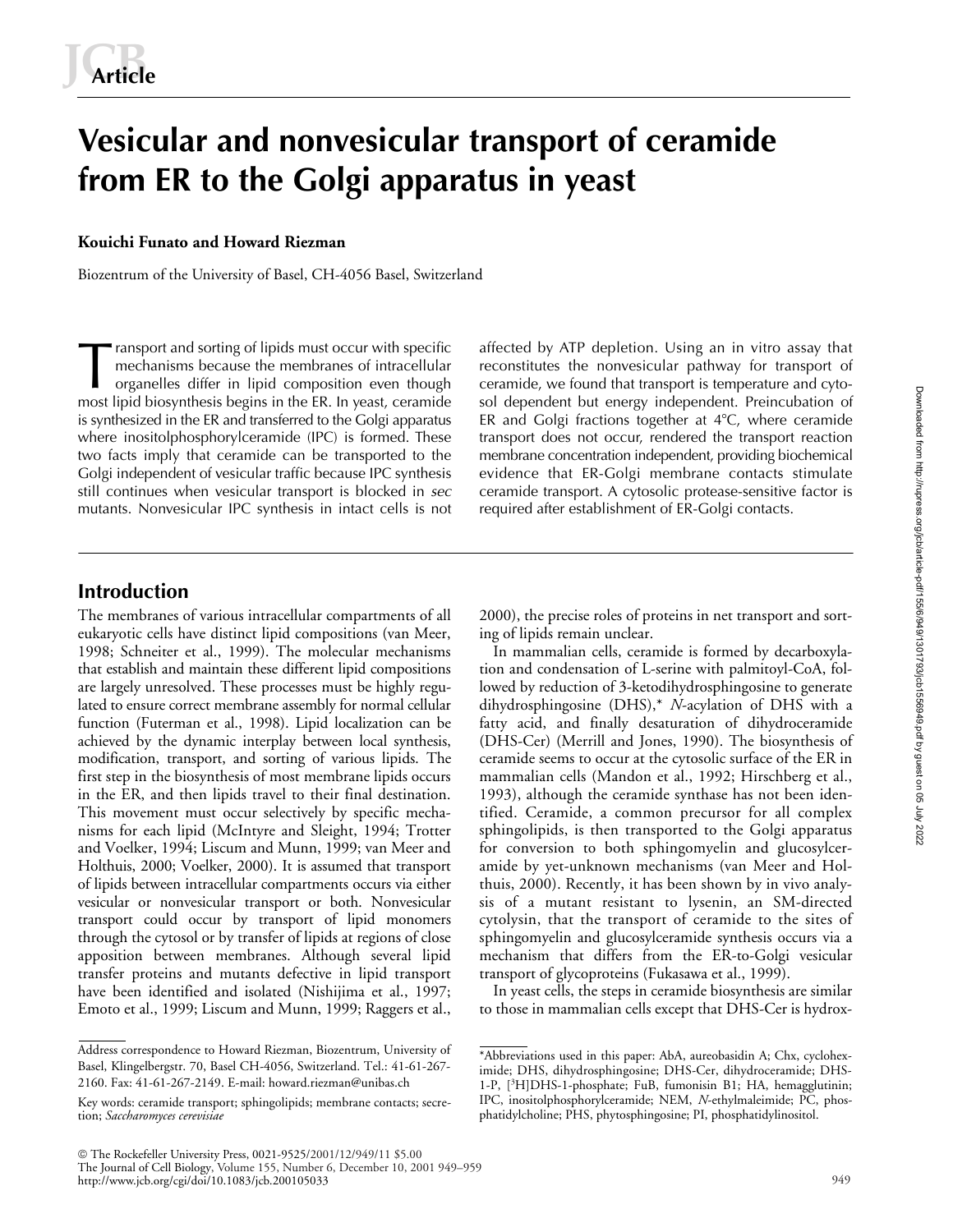ylated by Sur2p to give phytoceramide (Haak et al., 1997; Grilley et al., 1998), but the exact localization and topology of the reactions of ceramide biosynthesis have not been studied. In contrast to the situation in mammalian cells, it was assumed that ceramide is converted to inositolphosphorylceramide (IPC), one of three major classes of yeast sphingolipids, by addition of inositolphosphate from phosphatidylinositol (PI) in the ER. Subsequently, IPC was thought to be delivered to the Golgi apparatus where IPC is mannosylated to form mannosyl-IPC followed by mannosyl-diinositolphosphorylceramide (Dickson and Lester, 1999; Schneiter, 1999). This idea was based on the fact that IPC synthesis continued at nonpermissive temperature in *sec* mutants that block ER-to-Golgi vesicular transport of proteins (Puoti et al., 1991). Recently, Aur1p, a protein required for IPC synthesis, has been localized to the Golgi apparatus (Levine et al., 2000), implying that ceramide is delivered to the Golgi apparatus. This suggests that a nonvesicular transport mechanism exists for ceramide transport to the Golgi apparatus.

In vitro systems that reproduce transport events occurring in intact cells are powerful tools to understand molecular mechanisms (Wuestehube and Schekman, 1992; Moreau et al., 1993; Barlowe et al., 1994; Funakoshi et al., 2000). Therefore, we have developed a cell-free system with isolated donor and acceptor membranes that allows us to study the mechanisms of ceramide transport and ceramide synthesis. Here, we show that ceramide is transported from the ER to the Golgi apparatus via two distinct pathways, one vesicle dependent and the other vesicle and ATP independent. We provide biochemical evidence that ER-Golgi membrane contacts play an important role in nonvesicular ceramide transport. A cytosolic factor is required for transport after formation of ER-Golgi contacts.

## **Results**

## **ER to Golgi** *sec* **mutants do not completely block sphingolipid synthesis**

In yeast, IPC, the simplest sphingolipid, is made by transferring inositolphosphate from PI onto ceramide by Aur1p, a Golgi enzyme (Dickson and Lester, 1999; Schneiter, 1999; Levine et al., 2000). Previous studies showed that IPC can be synthesized from radiolabeled DHS or myo-inositol, even when ER-to-Golgi vesicular transport is blocked in temperature-sensitive secretion mutants (*sec12*, -*16*, -*17*, -*18*, and -*23*) at restrictive temperature (Puoti et al., 1991; Reggiori and Conzelmann, 1998). To rule out the possibility that the lack of complete inhibition was due to newly synthesized IPC synthase remaining blocked in the ER, the experiment was repeated in the presence of the protein synthesis inhibitor cycloheximide (Chx). Wild-type or *sec18* mutant cells were grown at  $24^{\circ}\text{C}$  and then metabolically labeled with [<sup>3</sup>H]DHS for 2 h at 24 or 37°C after preincubations with Chx (Fig. 1 A). Lipids were extracted and deacylated by mild alkaline hydrolysis to identify radiolabeled lipids and separated by TLC. Phosphatidylethanolamine, phosphatidylcholine (PC), and PI were completely sensitive to mild alkaline hydrolysis, whereas sphingolipids were resistant. [<sup>3</sup>H]myoinositol-radiolabeled lipid mixtures and [<sup>3</sup>H]DHS-1-phosphate (DHS-1-P) prepared in vitro from [3H]DHS with



Figure 1. **Incorporation of [<sup>3</sup> H]DHS into sphingolipids in** *sec* **mutants.** (A) Wild-type (RH448) and *sec18* mutant (RH1737) cells were preincubated with Chx for 20 min at 24°C, then incubated for 20 min at 24 or 37 $^{\circ}$ C, and labeled with  $[^{3}H]$ DHS for 2 h at the same temperature. The labeled lipids were subjected  $(+)$  or not  $(-)$  to mild alkaline hydrolysis with NaOH and applied to TLC plates using solvent I. DHS, phosphatidylethanolamine, PHS, PC, PI, the different hydroxylation forms of IPC (Fig. 2 A, IPC-A, -B, and -C), and DHS-1-P are marked. (B) Wild-type and *sec* mutants (RH1737, RH1592, RH1491, and RH1436) were preincubated with Chx for 20 min at  $24^{\circ}$ C, then incubated for 20 min at 37 $^{\circ}$ C, and labeled with  $[3H]$ DHS for 30 min at 37°C. The labeled lipids treated with NaOH were applied to TLC plates as above. Incorporation of radioactivity into IPC/C was quantified, and the relative amount of IPC synthesis was determined as the percentage of the amount in wild-type cells.

yeast cytosol, and ATP regenerating system were used as standards to identify PI, IPC/B, IPC/C, and DHS-1-P. At 37°C, wild-type cells showed a decrease in IPC/C synthesis compared with 24°C. This decrease is due to the presence of Chx because no reduction was found in absence of Chx (unpublished data). As expected, *sec18* made only 30–45% of the amount of IPC/C synthesized in the wild-type at 37°C. This was also seen when the labeling was performed for 30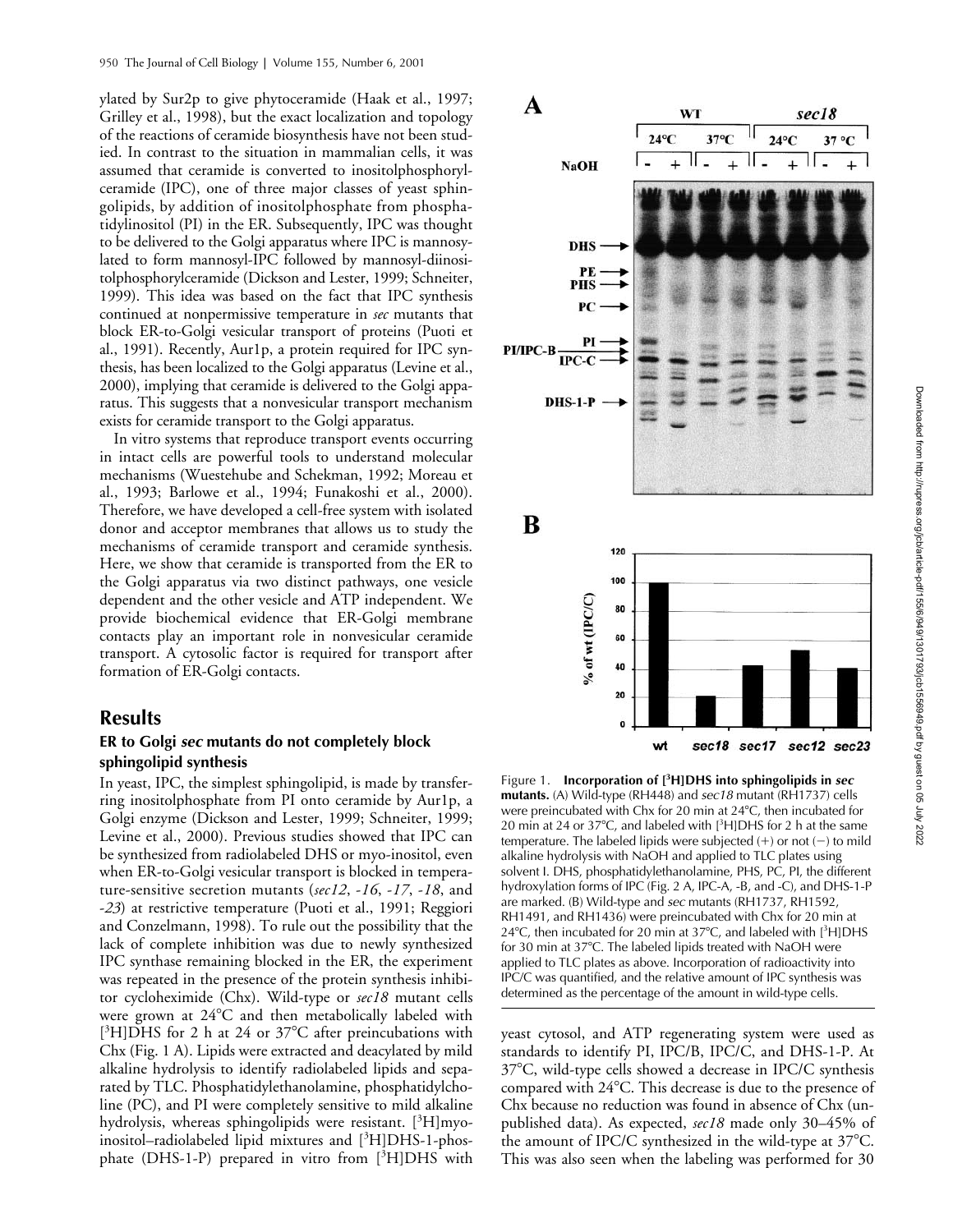min, although the reduction in IPC/C synthesis was increased slightly (Fig. 1 B). Similar results can be observed in other mutants such as *sec17*, *sec12*, and *sec23*, although the amount of remaining transport varies. The results with the *sec12* and *sec23* mutants, which are more specific for ER to Golgi transport than  $\sec 18$ , suggest that  $\sim$ 40–50% of ER to Golgi ceramide transport is nonvesicular under our conditions. Our results confirm previous studies reporting that IPC/C can be synthesized independently from ER-to-Golgi vesicular transport and show the importance of the nonvesicular pathway.

## **Ceramide and IPC synthesis in vitro**

Our goal is to study the mechanisms underlying transport of newly synthesized ceramide to its site of conversion to IPC. Because an in vitro system using isolated organelles would be a powerful tool, we first examined the synthesis of IPC by microsomal membranes from [<sup>3</sup>H]DHS. When microsomal membranes were incubated at 24°C with cytosol, ATPregenerating system, GDP-mannose, coenzyme A, and liposomes containing hexacosanoic acid (C26) and PI, two subclasses of IPC (IPC/B and IPC/C), were synthesized. The IPC/B and IPC/C comigrated with [3H]myo-inositollabeled standards were base resistant, PI-PLC sensitive (Fig. 2 A), and their synthesis was blocked by aureobasidin A (AbA), an inhibitor of IPC synthesis (Fig. 3 A) (Zhong et al., 1999).

The identity of ceramide was established by its chemical characteristics and by using specific inhibitors of ceramide synthesis. Base-resistant IPCs and presumed ceramides synthesized in vitro were purified from TLC plate by scraping followed by PI-PLC and/or HCl treatments (Fig. 2, B–D). The presumed ceramides (Fig. 2 B, lane 5) comigrated with ceramides derived from base-resistant IPCs treated with PI-PLC (Fig. 2 B, lane 2) and yielded the sphingoid bases DHS and PHS and an unidentified lipid X on strong HCl hydrolysis (Fig. 2 B, lanes 3, 4, 7, and 8) in solvent system I. When solvent system III was used, two different ceramides could

be resolved from PI-PLC–treated IPCs (Fig. 2 C, lane 2). From the presumed ceramide fractions, we observed one extra lipid Z, which migrates further than the two ceramides and was hydrolyzed by HCl (Fig. 2 C, lanes 5 and 6). We have not further investigated the identity of this lipid. Two ceramides, \*I and \*II (Fig. 2 C, lane 6) were purified and hydrolyzed individually with HCl. This treatment produced DHS from ceramide \*I. PHS and X were produced from ceramide \*II (Fig. 2 D). These results show that ceramide-1 (\*I) is DHS-Cer and ceramide-2 (\*II) is a complex of phytoceramide and a ceramide having X. Ceramide-1 and -2 formation was blocked by specific inhibitors of ceramide synthesis, fumonisin B1 (FuB) (Fig. 3 B) (Merrill et al., 1993) and australifungin (unpublished data) (Mandala et al., 1995). The inhibition by FuB reveals that ceramide synthesis is based on the fatty acyl-CoA–dependent reaction, not on the reversal of ceramidases (Mao et al., 2000a,b).

This in vitro system using microsomal membranes showed that ceramide synthesis is temperature dependent and requires ATP, cytosol, and a membrane fraction (Fig. 3 B). When the liposomes containing hexacosanoic acid (C26) and PI were omitted from the reaction mixture, a small reduction (18%) in the synthesis of IPCs was found. We also found that *N*-ethylmaleimide (NEM) completely inhibited ceramide synthesis, suggesting the requirement of an NEMsensitive protein or compound (unpublished data).

## **Ceramide and IPC synthase activities are localized in the ER and Golgi apparatus, respectively**

In yeast, no evidence concerning the site of ceramide synthesis has been published. However, IPC synthase activity and Aur1p have been localized to the Golgi apparatus (Levine et al., 2000). Therefore, to investigate the transport of ceramide it was important to define where ceramide synthesis activity is located. Subcellular fractionation by sucrose density gradient of [<sup>3</sup>H]DHS-labeled membranes expressing Aur1p-hemagglutinin (HA) showed that the majority of synthesized ceramides and DHS and DHS-1-P behaved as

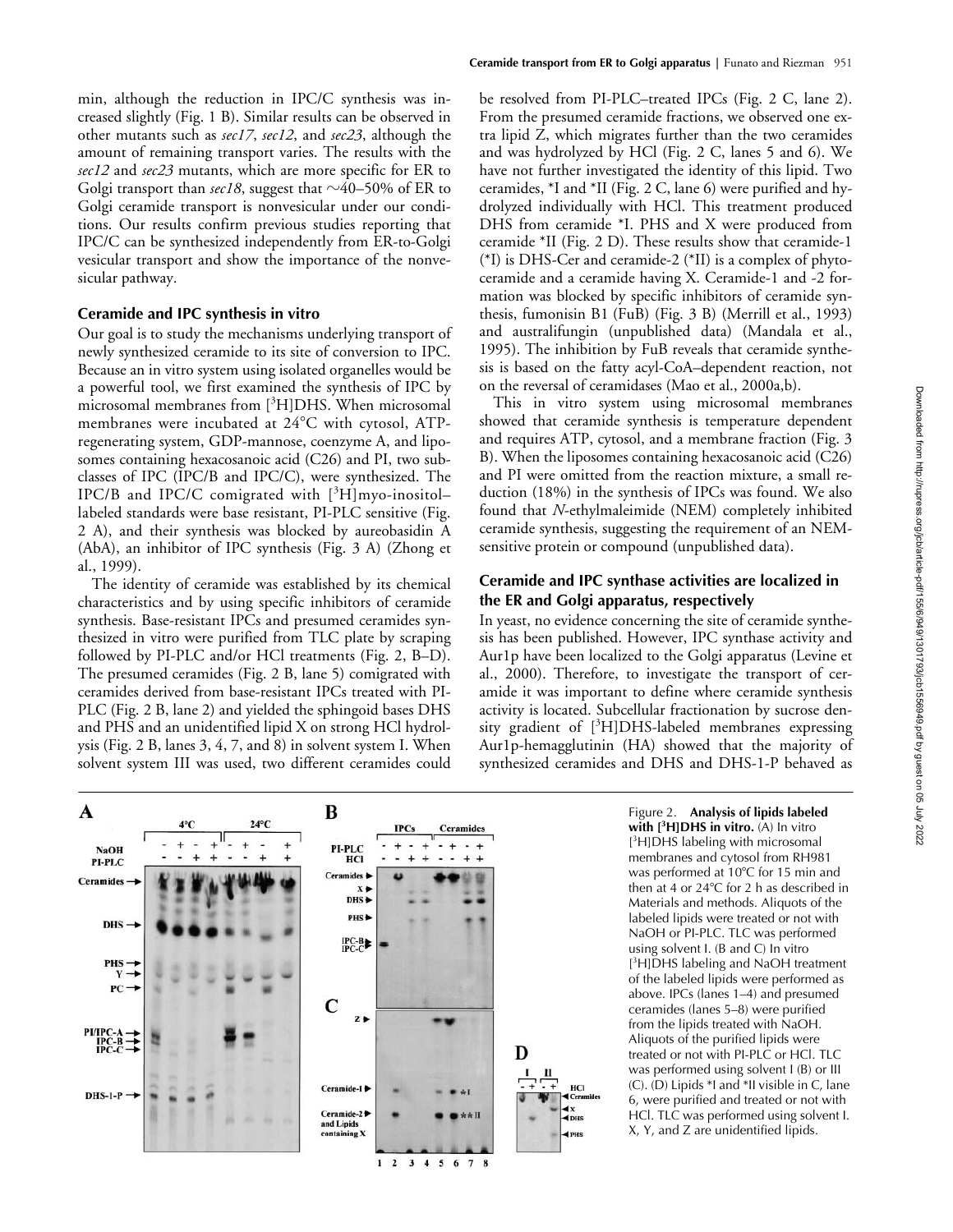

Figure 3. **Requirements for ceramide and IPC synthesis in vitro.**  $(A \text{ and } B)$  In vitro  $[{}^{3}H]$ DHS labeling under different conditions as indicated and NaOH treatment of the labeled lipids were performed as described in the legend to Fig. 2 A. To the samples containing no ATP-regenerating system, apyrase (0.5 U, 10 U/ml) was added. FuB and AbA were used at 100  $\mu$ M and 50 nM, respectively. TLC was performed using solvent I (A) or III (B).

the ER marker Wbp1p, whereas IPCs cosedimented with Aur1p-HA and Sed5, a marker for Golgi membranes (unpublished data; Banfield et al., 1994; Schröder et al., 1995; Levine et al., 2000). This result suggests the ER and Golgi localizations of ceramide and IPC synthesis, respectively.

Next, we investigated whether ceramide and IPC synthesis could be reconstituted using purified ER- and Golgienriched membranes. ER-enriched membranes were prepared as described previously (Wuestehube and Schekman, 1992), and Golgi-enriched membranes were isolated by differential centrifugation (see Materials and methods). Western blotting analysis showed that Wbp1p was found exclusively in P27 fraction and P45 fraction, resulting from further fractionation of S27, whereas Emp47p, a Golgi marker (Schröder et al., 1995) and Aur1p-HA were found mainly in the final supernatant (S45) (Fig. 4 A). Therefore, we used the S45 fraction as source of Golgi-enriched membranes even though a small amount of ER membranes remained in this fraction. Fractionation of the P27 fraction on a sucrose gradient resulted in further purification of ER membranes (at the 40/50% sucrose interface) as shown in Fig. 4 B. Fig.

4 C shows an experiment in which ceramide and IPC synthase activities were examined with the purified ER- and Golgi-enriched membranes. As expected, efficient synthesis and subsequent conversion of ceramide to IPC required the addition of both ER- and Golgi-enriched membranes. When only ER membranes were incubated, the amount of ceramide synthesized remained high (87% of complete incubation), but the level of IPC synthesis was low. This confirms that IPC synthase activity is localized in Golgi membranes. In contrast, addition of only Golgi membranes resulted in significant reductions of ceramide and IPC synthesis by 41 and 27%, respectively. Since a detectable amount of Wbp1p was found in the Golgi membrane fraction, the lack of complete loss of ceramide synthase activity is most likely due to ER contamination in the Golgi fraction. The above results are consistent with the localization of ceramide synthesis to the ER. Ceramide would then be transported to the Golgi apparatus for conversion to IPC.

## **Properties of ceramide transport in vitro**

To study the transport of ceramide from ER to the Golgi compartment, we next developed a two stage in vitro assay that is based on the conversion of ceramide to IPC. In the first stage, radiolabeled ceramides are synthesized by incubating ER-enriched membranes in the presence of cytosol, ATP-regenerating system, substrates, and AbA for 2 h at 24°C. Ceramide synthesis from [3H]DHS with the ERenriched membranes also requires ATP and cytosol and is temperature and time dependent (unpublished data). AbA was used to block any IPC synthase activity coming from contamination of Golgi membranes in the ER fraction. After ceramide synthesis, the ER membranes were washed by centrifugation (27,000 g, 10 min, 4°C). The recovery of radiolabeled ceramides was  $>85%$ . In the second stage, an acceptor membrane and cytosol, ATP-regenerating system, substrates, AbA, and FuB (to block further ceramide synthesis) were added to the ER membrane fraction containing [ 3 H]ceramide. Microsomal membranes prepared from an AbA-resistant strain were used as acceptor membranes because the AbA-resistant but not wild-type cells can make IPCs in the presence of AbA in vivo (Fig. 5 A). Microsomal membranes prepared from the AbA-resistant cells are resistant to AbA but are sensitive to FuB (unpublished data). Fig. 5 B shows the basic features of the in vitro ceramide transport assay. When acceptor membranes from the AbA-resistant strain were used in a complete reaction mixture, ceramides were converted to IPC, indirectly assaying transport of ceramide from ER to the Golgi membranes. The amount of ceramide remaining in the reaction mixture was reduced after incubation at 24°C compared with at 4°C (unpublished data). As a negative control, no conversion was detected with acceptor membranes from a wild-type strain. The conversion of ceramide to IPC had a strong requirement for cytosol. The reaction continued for 120 min with a lag of 15 min (Fig. 5 C), which varied depending upon the experiment and preparations (see Fig. 7, A–C). The reaction was temperature dependent because no conversion of ceramide to IPC occurs at 4°C (unpublished data). Depletion of ATP did not affect the conversion of ceramide to IPC, suggesting that ceramide transport occurs in our system in an ATP-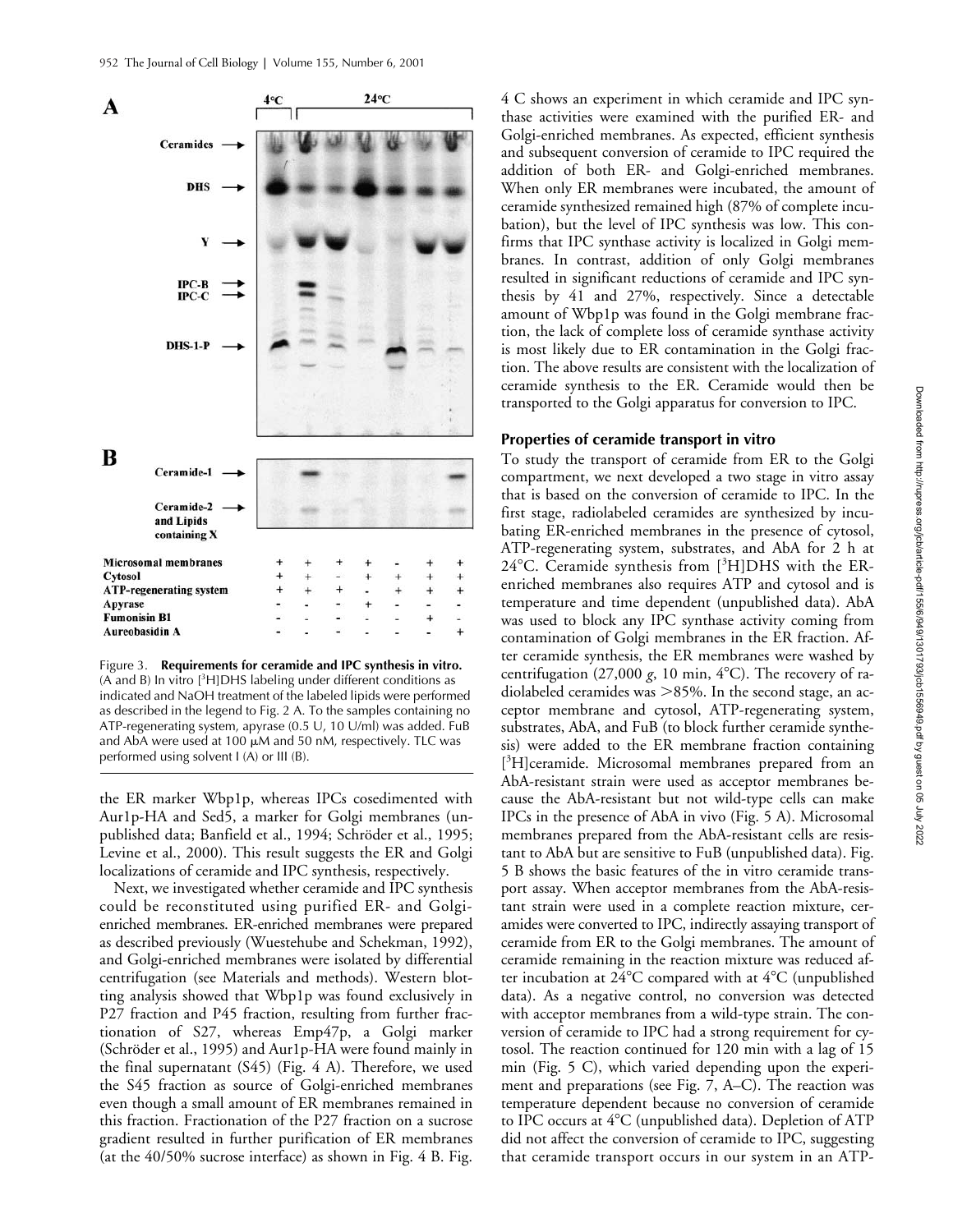

Figure 4. **Reconstitution of ceramide and subsequent IPC synthesis with ER- and Golgi-enriched membranes.** (A and B) Purification of ER- and Golgi-enriched membranes was performed as described in Materials and methods. (A) Microsomal membranes from RH5256 were subjected to sequential centrifugation to obtain pellet (P27), supernatant (S27) fraction, and from the S27 fraction, pellet (P45), supernatant (S45) fraction. (B) The P27 fraction was subjected to sucrose density step gradient, and the resulting gradient fractions were collected from the top. Equal fractions were analyzed for the distribution of Aur1p-HA, Emp47p, and Wbp1p by Western blotting. (C) In vitro labeling using [<sup>3</sup>H]DHS with either ER-(40/50%-I fraction, 5-10  $\mu$ g) or Golgi- (S45 fraction,  $25-50 \mu g$ ) enriched membranes or both (40/50%-I fraction, 5–10  $\mu$ g and S45 fraction,  $25-50 \mu$ g), and NaOH treatment of the labeled lipids were performed as described in the legend to Fig. 2 A. Control experiments were done without membranes or with both membranes in the presence of AbA (50 nM). The lipids were applied to TLC plates using solvent I. Images of portions of individual lanes were shown, and the maximal signal of [<sup>3</sup>H]ceramide in the experiment, which was done with both membranes, was set to 100 as the relative signal. In these diagrams, the total amount of incorporation of [<sup>3</sup>H]DHS into each lipid was expressed as the percentage of that of [ 3 H]DHS with both membranes.

independent manner. The reaction was dependent on the amount of acceptor membranes, being linear up to  ${\sim}50$   $\mu\text{g}$ (protein concentration) of acceptor membranes. (Fig. 5 D). To test for specificity of transfer of ceramide from ER to Golgi, we took 25  $\mu$ g of acceptor membranes and added increasing concentrations of competitor membranes. If transfer is specific, then microsomal membranes from wild-type cells (AbA sensitive) should inhibit IPC synthesis. This was the case (Fig. 5 E). If the transfer of ceramide occurs to any membrane, then mitochondria should also be able to compete, which they did not (Fig. 5 E).

Since cytosol was required for conversion of ceramide to IPC, we next tested whether the cytosolic component was specific and proteinaceous (Table I). The cytosol requirement was specific because BSA could not substitute for cytosol. Furthermore, addition of Triton X-100 resulted in an almost complete loss of the cytosol requirement, suggesting that cytosol is required for ceramide transport but not IPC synthase activity. Cytosol treated with trypsin or treated at 95°C for 15 min did not support the efficient conversion to IPC. These results indicate that a heat-labile and trypsinsensitive cytosol protein(s) is required for ceramide transport. In contrast, treatment of donor, acceptor, or both membranes with trypsin had little inhibitory effect on conversion of ceramide to IPC, although under the same conditions trypsin treatment resulted in complete removal of the HA epitope tag from the COOH terminus of Aur1p (unpublished data).

The next set of experiments was performed to determine whether ceramide transport in our assay requires ER-to-Golgi vesicular transport. Several studies using in vitro cellfree assays have shown that NEM and nonhydrolyzable ana- $\log s$  of GTP such as GTP $\gamma$ S inhibit ER-to-Golgi-vesicular transport (Baker et al., 1990; Barlowe et al., 1994). As seen in Fig. 6 A, neither  $GTP\gamma S$  nor NEM had a strong inhibitory effect on ceramide transport. The nonvesicular nature of the transport reaction was confirmed by using cytosol and microsomal membranes from *sec18* mutant cells, which are defective for delivery of ER-derived vesicles to the Golgi at restrictive temperature in vitro (Muñiz et al., 2001). Formation of IPC was monitored by a one step assay at permissive (24°C) and restrictive (30 and 37°C) temperatures. Although high temperature reduced the extent of IPC synthesis in both wild-type and *sec18* extracts, no specific defect inthe *sec18* mutant was detected (Fig. 6 B). Therefore, our results demonstrate that transport of ceramide from ER to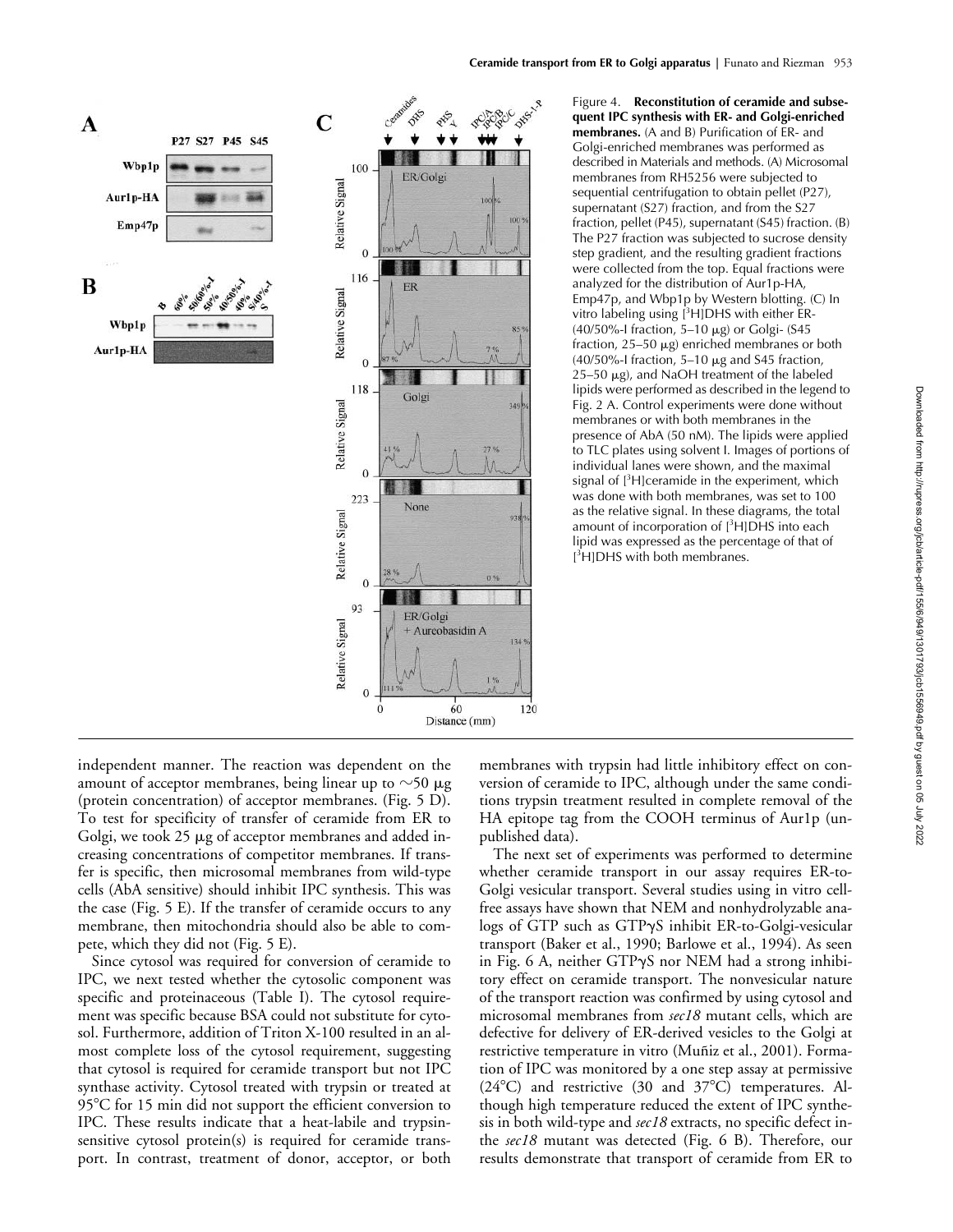Figure 5. **Cytosol- but not ATP-dependent transport of ceramide in vitro.** (A) Wild-type (WT, RH5247) and AbA-resistant (RH5255) cells were preincubated with ethanol or AbA (20  $\mu$ g/ml) for 20 min at 24 $\degree$ C and then labeled with  $[^{3}H]$ DHS for 30 min at the same temperature. Lipid analysis was performed as described in the legend to Fig. 1 A. (B) In vitro ceramide transport assay was performed in the presence  $(+)$  or absence  $(-)$  of cytosol or ATP as described in Materials and methods. To the samples containing no ATP, apyrase was added, and lipid analysis was performed as described in the legend to Fig. 3 A. Control experiments were done without or with acceptor membranes from wild-type (RH5247). (C and D) In vitro ceramide transport assay was performed in the presence or absence of cytosol for indicated times (C) and in the presence of cytosol for 60 min with indicated amounts of the acceptor membranes (D) under ATP-depletion conditions as described above. (E) In vitro ceramide transport assay was performed with 25  $\mu$ g of acceptor membranes as described in D. The indicated amounts of microsomal membranes (RH5247) or purified mitochondria (D273-10B) from wild-type strains were added as competitors before the second stage reaction. Ceramide transport (%) was determined by quantification of the total amount of the incorporation of  $[^{3}H]$ ceramide into IPC and was expressed as the percentage of values of the experiment without competitor membranes.



the Golgi compartment in our assay occurs by nonvesicular transport.

Two mechanisms for nonvesicular transport between membranes have been postulated. One is transfer of lipid through the cytosol and the other is transfer of lipid through direct membrane contacts (McIntyre and Sleight, 1994; Trotter and Voelker, 1994). The former should be strongly dependent on ER and Golgi membrane concentrations throughout the reaction. However, preliminary experiments suggested that the reaction was dilution independent at several time points of the reaction at 24°C. Therefore, we examined the effect of dilution on ceramide transport after a preincubation of donor and acceptor membranes together at 4°C where transport does not occur. Fig. 7 A shows the kinetics of ceramide transport with different preincubation conditions. IPC synthesis was not affected by dilution after premixing of membranes at 4°C for 5 min. Control experiments showed that when membranes were diluted independently before the mixing (0 min preincubation), no timedependent conversion of ceramide to IPC was observed (Fig. 7 B). Therefore, once the two membranes have been preincubated at 4°C, synthesis of IPC is a zero order reaction with respect to membranes. This strongly suggests that ceramide

transport occurs through ER-Golgi membrane contacts. In addition, we found that when donor and acceptor membranes were preincubated at  $4^{\circ}\mathrm{C}$  with cytosol and then diluted without cytosol, no efficient conversion of ceramide to IPC was observed (Fig. 7 C), demonstrating that cytosol is required after ER-Golgi membrane contacts. In contrast, preincubation at 4°C without cytosol and subsequent dilution with cytosol did not affect the conversion of ceramide to IPC. Therefore, cytosol is not required under our conditions to establish ER-Golgi membrane contacts.

## **Depletion of ATP does not affect** *SEC18***-independent ceramide transport in vivo**

IPC synthesis still continues even though inhibited when ER-to-Golgi vesicular transport is blocked in *sec* mutant cells (Fig. 1, A and B). Our in vitro results suggest that *SEC*-independent IPC synthesis is mediated by ATP-independent transport of ceramide (Fig. 5, B and C, and Fig. 6 A). Since incorporation of [<sup>3</sup> H]myo-inositol into PI occurs at a lower temperature than the incorporation into IPC (Puoti et al., 1991), this difference allowed us to examine the effect of ATP depletion on *SEC18*-independent IPC synthesis in intact cells in an experiment that measures the synthesis of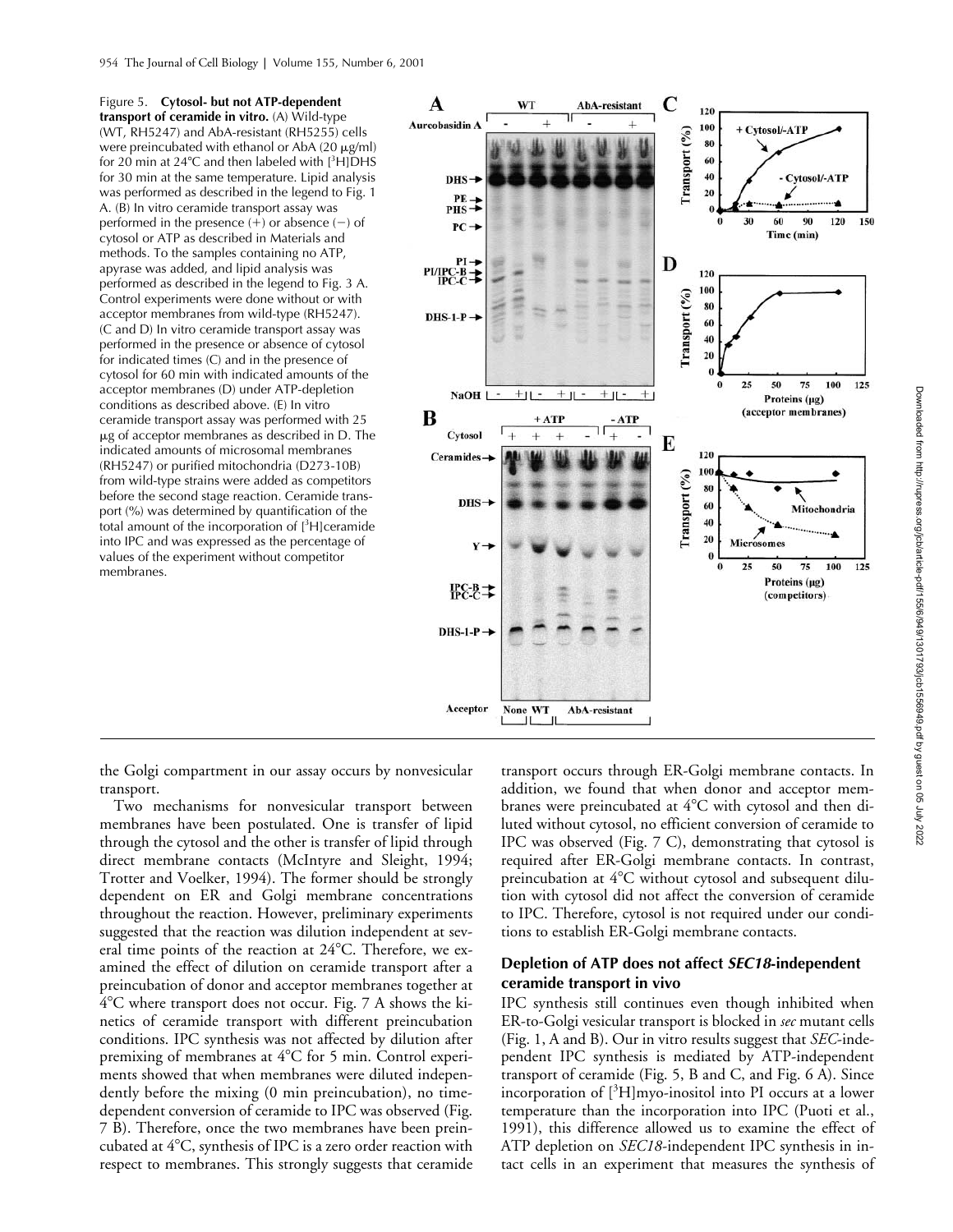| Table I. Cytosolic protein is required for ATP-independent |  |
|------------------------------------------------------------|--|
| transport of ceramide                                      |  |

|                                                       | <b>Transport</b> |          |
|-------------------------------------------------------|------------------|----------|
| <b>Addition</b>                                       | $+ATP$           | $-ATP$   |
|                                                       | (%)              |          |
| Untreated cytosol                                     | 100              | 100      |
| No cytosol (B88)                                      | 8                |          |
| No cytosol (B88 containing BSA)                       | 0                |          |
| Treated cytosol                                       |                  |          |
| + Trypsin, 30 min, $4^{\circ}C$ , + trypsin inhibitor | 9                | 16       |
| + Trypsin + trypsin inhibitor, 30 min, $4^{\circ}$ C  | 87               | 117      |
| 15 min, $95^{\circ}$ C                                | 0                | $\theta$ |
| Untreated cytosol $+1\%$ Triton X-100                 | 100              | ND       |
| No cytosol $(B88) + 1\%$ Triton X-100                 | 99               | ND       |

Cytosolic protein is required for ATP-independent transport of ceramide. In vitro ceramide transport assay was performed with untreated or treated cytosol in the presence or absence of ATP as described in the legend to Fig. 5 B. For trypsin treatment, cytosol was treated with trypsin (1.25 mg/ml) for 30 min at 4°C and quenched with soybean trypsin inhibitor (5 mg/ml). In control treatments, soybean trypsin inhibitor was added before addition of trypsin. For heat treatment, cytosol was incubated for 15 min at 95°C and centrifuged for 1 min at 12,000 *g*, and the resulting supernatant was used for the assay. If present, Triton X-100 (1%) was added to reaction mixtures for 20 min at 4°C before the reaction. Lipid analysis was performed and ceramide transport (%) was determined as described in the legend to Fig. 5 C. ND, not determined.

sphingolipids from endogenously synthesized ceramides. Mutant *sec18* cells were labeled with [<sup>3</sup> H]myo-inositol at 1-3°C for 45 min and further incubated with NaF and  $\text{Na}\text{N}_3$  at 1–3°C for 10 min to allow depletion of ATP. Subsequently, the cells were chased at 37°C for 30 min. During the pulse at 1–3°C, very little IPC/C was synthesized. When *sec18* mutant cells were chased at 37-C, approximately three times more IPC/C was produced. This increase in IPC/C synthesis was not affected by depletion of ATP (Fig. 8). We conclude that transport of ceramide from the ER to the Golgi apparatus by the nonvesicular (*SEC18*-independent) pathway in intact cells does not require ATP, and therefore this process reflects the ceramide transport we reconstituted in vitro.

# **Discussion**

Transport of lipids between subcellular compartments must be achieved by one or more of the following possible mechanisms: vesicular transport with budding of vesicles from donor membranes and targeting/fusion with the acceptor membranes, transfer of lipid monomers through the cytosol, or transfer of lipid through membrane contacts (McIntyre and Sleight, 1994; Trotter and Voelker, 1994; Liscum and Munn, 1999; van Meer and Holthuis, 2000; Voelker, 2000).

Our study provides evidence that ceramide is transported from the ER to the Golgi apparatus by both vesicular and nonvesicular means in yeast. From in vivo experiments, IPC synthesis from radiolabeled DHS was reduced but still observed when ER-to-Golgi vesicular transport was blocked in temperature-sensitive secretion mutants even under the conditions where protein synthesis was also blocked in *sec18* mutant cells. This *SEC18*-independent IPC synthesis was also not affected by ATP depletion. Consistent with this,



Transport (%) 100 83 101 29 103

Figure 6. **Ceramide is transported via a nonvesicular pathway.** (A) In vitro ceramide transport assay were performed in the presence of cytosol and ATP as described in the legend to Fig. 5 B.  $GTP\gamma S$  (0.4 mM), GTP (0.4 mM), GTP (0.4 mM) plus Sar1p (90  $\mu$ g/ml), or NEM (10 mM) was added just before the second stage reaction. (B) In vitro [3 H]DHS labeling with cytosol and microsomal membranes from wild-type (RH981) or *sec18* mutant (RH2043) cells at different temperatures and lipid analysis were performed as described in the legend to Fig. 2 A.

IPC synthesis was inhibited partially by ATP depletion in wild-type cells (unpublished data). These results suggest that ceramide is transported from the ER to the Golgi apparatus via two distinct pathways in intact cells, one vesicle dependent and the other nonvesicular. Analysis using an in vitro assay demonstrated that transport of ceramide from the ER to the Golgi compartment was not sensitive to ATP depletion and was *SEC18* independent, indicating a nonvesicular transport mechanism. The correlation between in vivo and in vitro experiments provides evidence that the in vitro assay for ceramide transport measures a physiologically relevant transport process.

Some previous studies have suggested that nonvesicular transport of ceramide in vitro does not require cytosol (Moreau et al., 1993; Kok et al., 1998). Recently a cytosolic protein requirement has been demonstrated using semiintact cells to measure ceramide transport from the ER to the site of synthesis of sphingomyelin in the Golgi compartment (Funakoshi et al., 2000). In vitro analysis with the LY-A mutant, displaying a specific defect in ER-to-Golgi trafficking of ceramide to the site of sphingomyelin synthesis, showed that LY-A mutant cells are defective in a cytosolic protein involved in the ceramide transport. Since ER-to-Golgi transport of GPI-anchored or transmembrane proteins in LY-A cells appeared to be normal, it was suggested that ceramide is delivered to the Golgi apparatus by a mechanism that differs from ER-to-Golgi vesicular transport of proteins. Although the delivery of ceramide from the ER to the Golgi apparatus is mediated by two pathways, ATPdependent and ATP-independent (nonvesicular), the defect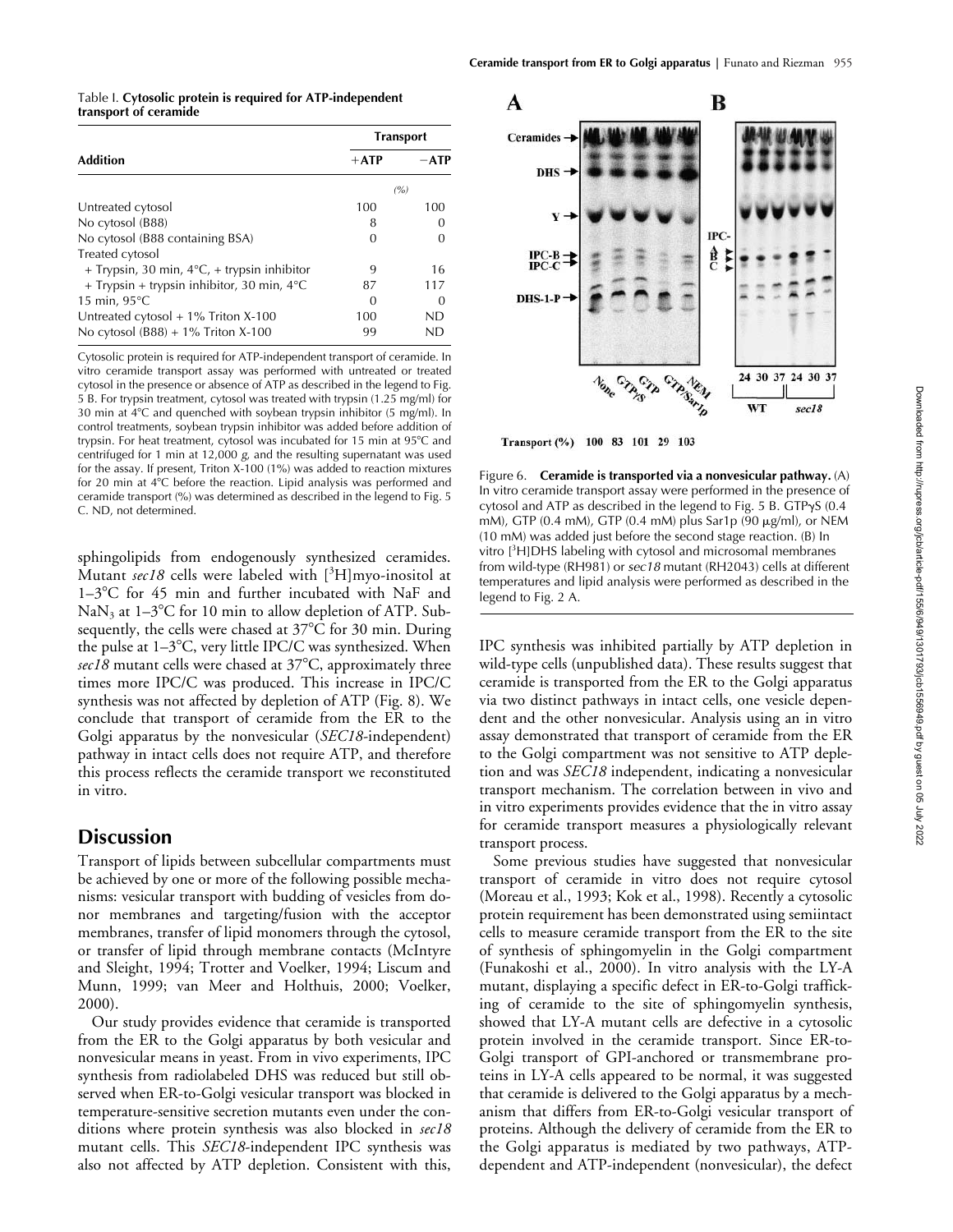

Figure 7. **Ceramide transport occurs through ER-Golgi membrane contacts.** In vitro ceramide transport assay was performed under ATP depletion conditions as described in the legend to Fig. 5 C. (A) For dilution experiments, the reaction mixtures for transport assay prepared on ice were preincubated at  $4^{\circ}$ C for 5 min or at  $24^{\circ}$ C for 15 min and then diluted 10-fold with B88 containing cytosol (2 mg/ml), GDP-mannose (50  $\mu$ M), liposomes composed of PI (250  $\mu$ M), and Apyrase (10 U/ml). (B) The reaction mixtures containing donor and acceptor membranes were prediluted independently fivefold with dilution buffer before the mixing. (C) The reaction mixtures prepared in the presence or absence of cytosol were preincubated at  $4^{\circ}$ C for 5 min and then diluted 10-fold with dilution buffer with or without cytosol. At the indicated times for  $24^{\circ}$ C incubation, 50- $\mu$ l aliquots from the undiluted or  $500-\mu l$  aliquots from the diluted reaction mixtures were withdrawn. Lipid analysis of the mixtures was performed, and ceramide transport (transport in undiluted reaction set to 100%) was determined as described in the legend to Fig. 5 C.

in LY-A cells is specific to ATP-dependent trafficking of ceramide (Fukasawa et al., 1999). It is not clear whether the ATP-dependent delivery of ceramide is via one of multiple vesicular pathways that is specific for ceramide or nonvesicu-



Figure 8. *SEC***-independent IPC biosynthesis does not require ATP in intact cells.** Mutant sec18 (RH1737) cells labeled with [<sup>3</sup>H]myoinositol were subjected to ATP depletion procedure and then chased at restrictive temperature as described in Materials and methods. The labeled lipids were applied to TLC plates using solvent II. PI, IPC/C, lysophosphatidylinositol (Lyso-PI), mannosyl-IPC (MIPC), mannosyl-diinositolphosphorylceramide (M[IP]2C), and X-I (unidentified lipid) are marked.

lar pathways. In this respect, evidence for the existence of two distinct vesicle populations upon budding from the ER was provided recently (Muñiz et al., 2001).

The dilution independence of ceramide transport after ER and Golgi membranes have been incubated together at  $4^{\circ}\textrm{C},$ where transport does not occur, strongly suggests that stable membrane contacts are formed and that these are relevant to the nonvesicular transport process. The ER-to-Golgi membrane contacts are likely to be saturable and specific for ceramide transport, since microsomes from wild-type cells inhibited ceramide transport in vitro, whereas addition of purified mitochondria did not. Our data provide important biochemical evidence for a role of membrane–membrane contacts in intracellular lipid transport and provide a system to begin to characterize this process.

Experimental evidence for an important function of membrane contacts has been found for ER-to-mitochondria trafficking of phosphatidylserine (Voelker, 1993; Achleitner et al., 1999). In addition, a close apposition of trans-ER with trans-Golgi cisternae has been reported by a high voltage electron microscope tomographic study (Ladinsky et al., 1999). Since the trans-ER lacks buds, it is most likely that this close apposition is associated with transport of lipids via nonvesicular rather than with vesicular transport of proteins.

ER-to-Golgi transport of ceramide for glucosylceramide synthesis was almost independent of ATP and cytosol (Funakoshi et al., 2000). In contrast, our experiments have shown that ATP-independent nonvesicular transport of ceramide re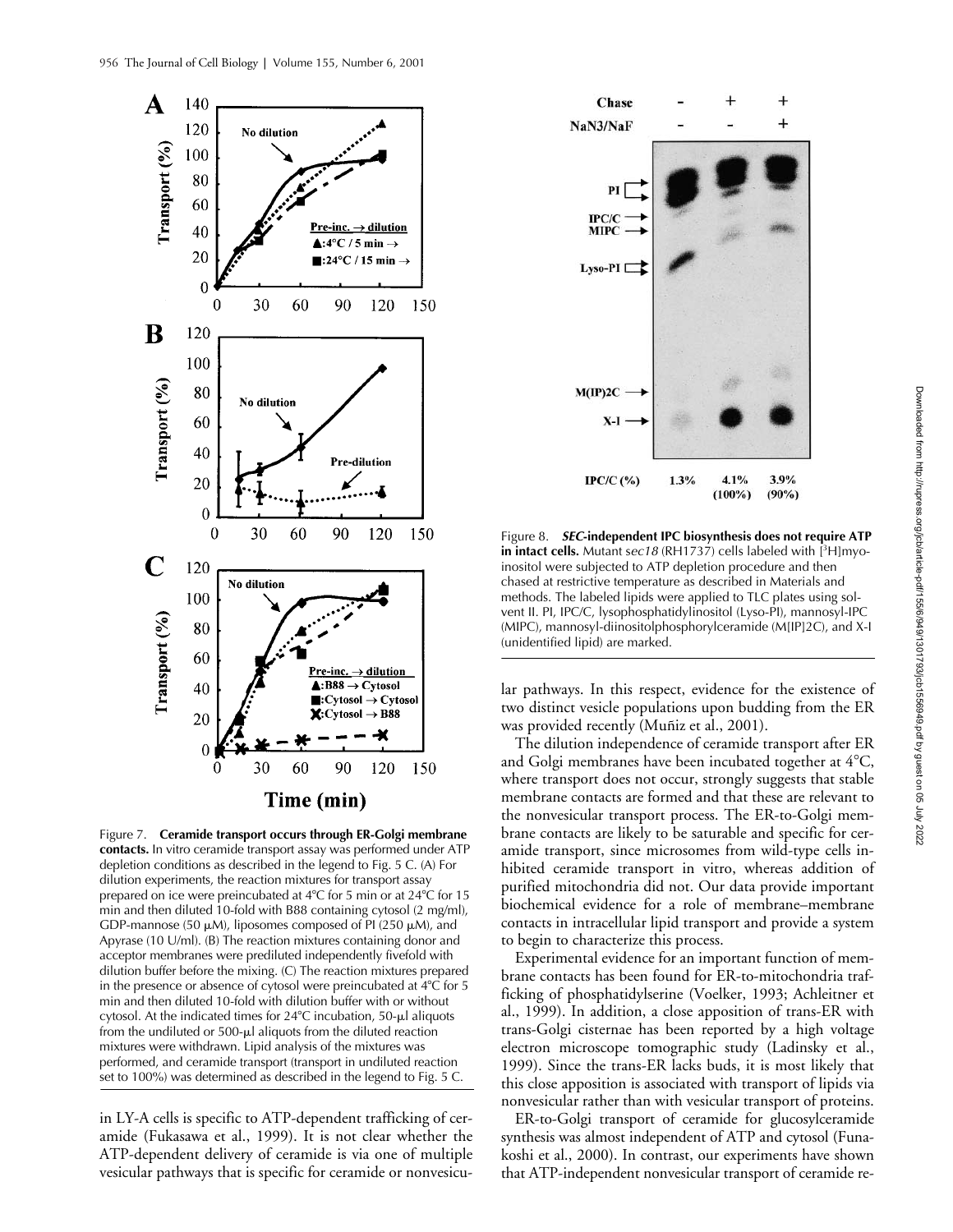quires a heat-labile and trypsin-sensitive cytosol protein(s). To our knowledge, this is the first clear evidence for a cytosolic protein requirement for nonvesicular transport of ceramide. What could be the function of this cytosolic factor?

Our dilution experiments have shown that the cytosol requirement is involved in the late step of ceramide transport after establishment of ER-Golgi membrane contacts. Thus, the cytosolic protein(s) seems to be required for transfer of ceramide from ER to Golgi membranes. It is unlikely that a cytosolic factor would be required for the transbilayer movement of ceramide after it has reached the Golgi compartment. Therefore, the late cytosolic requirement also makes it unlikely that ceramide is transferred from ER to Golgi during our short incubation at 4°C. The processes of membrane–membrane contact and transfer could be obligatorily coupled because cytosol could not efficiently extract ceramide out of the ER without acceptor membranes (unpublished data).

Analysis using our in vitro transport assay also revealed that ER-to-Golgi transport of ceramide continues for  $>60$ min with a lag period from 5 to 15 min. The rather long time requirement could be due to ceramide transport to the Golgi complex and/or reflect the need to translocate ceramide from the cytosolic to the lumenal side of Golgi apparatus. Based on the predicted topology of Aur1p and localization of its putative active site in the lumen of the Golgi compartment, this translocation step would be required in our assay (Levine et al., 2000). A lumenal active site is consistent with our findings that trypsin treatment of membranes did not destroy conversion of ceramide to IPC. The half times for spontaneous translocation of short acyl chain ceramide (C5-DMB-ceramide) across lipid bilayers has been reported to be 22 min (Bai and Pagano, 1997), but measurements for natural ceramides are not available. Since short acyl chain lipids appear to undergo rapid transbilayer movement, on the basis of the correlation between the hydrophobicity of acyl chain and the rate of transbilayer movement (Bai and Pagano, 1997), it would follow that the spontaneous translocation of natural ceramide would occur in the order of hours and that specific proteins must be involved in the movement of ceramide. This translocation should be ATP independent because nonvesicular transport of ceramide does not require ATP. Such specific lipid translocators or flippases exist in the ER, Golgi apparatus, and plasma membrane (Raggers et al., 2000). Most of them require energy (e.g., ATP), but some proteins such as scramblase are involved in ATP-independent transbilayer lipid movement. In addition, ATP-independent protein-mediated lipid movement has been postulated in the translocation of glucosylceramide from the cytosolic to the lumenal leaflet of the Golgi membranes.

Our in vitro transport assay seems to reconstitute only the nonvesicular ceramide transport pathway. The reasons for the lack of reconstitution of the vesicular pathway are not clear, but in yeast the Golgi apparatus is made up of apparently unconnected compartments. Aur1p is located primarily in the medial-Golgi but not cis-Golgi compartments (Levine et al., 2000). Therefore, it seems plausible that ceramide transported to the cis-Golgi compartment via vesicular mechanism could be not delivered to the IPC synthase compartment efficiently in our assay because it involves too many transport steps. This may help explain why GTP plus Sar1p inhibits ceramide transport in our assay. GTP and Sar1p stimulate vesicle budding (Barlowe et al., 1994), and ceramide could be sequestered in these vesicles. In any event, it seems likely that nonvesicular pathway is used directly to generate IPC. To show that the direct fusion of ER with Golgi membranes did not occur under our assay conditions, we assayed for the acquisition of  $\alpha$ -1,6 mannose modifications onto the ER form of the GPI-anchored protein, Gas1p (Muñiz et al., 2001). Less than 5% (background) of the Gas1p received this modification. Therefore, this cannot account for the 20% transport of ceramide that we see in our assay (unpublished data).

We postulate that the two different pathways of ceramide transport may have different functions. Vesicular-dependent transport would function to establish and maintain the lipid composition of ER and Golgi membranes during ER to early Golgi trafficking associated with possible functions of ceramide in regulation of cellular processes (Futerman et al., 1998; Hannun and Luberto, 2000) such as protein transport and signal transduction. For example, the sorting of GPIanchored proteins from the ER is regulated by sphingoid base or ceramide synthesis (Horvath et al., 1994; Sütterlin et al., 1997). Nonvesicular transport would function to provide ceramide directly for de novo biosynthesis of sphingolipids for their important roles. These hypotheses will be addressed by further studies of the molecular mechanisms underlying the nonvesicular transport of ceramide.

## **Materials and methods**

#### **Strains**

The secretion mutant strains used in this work were RH1737 (MATa *sec18–20 his4 leu2 ura3 bar1*), RH2043 (MATa *sec18–20*, *his4 leu2 ura3 bar1 pep4::URA3*), RH1592 (MATa *sec17–1 his4 leu2 ura3 lys2 bar1*), RH1491 (MATa *sec12–4 his4 leu2 ura3 lys2 bar1*), RH1436 (MATa *sec23–1 his4 leu2 ura3 bar1*), and the corresponding wild-type strains RH448 (MATa *his4 leu2 ura3 lys2 bar1*) and RH981 (MATa *his4 leu2, ura3 lys2 bar1 pep4::URA3*). Three copies of the HA epitope were introduced at the COOH terminus of Aur1p as described previously (Levine et al., 2000) by transformation of strain RH5247 (MATa *his3 leu2 ura3 lys2 barl pep4–3*) to yield RH5256 (MATa *aur1::AUR1 3xHA HIS5Sp his3 leu2 ura3 lys2 barl pep4–3*). Epitope tagging was confirmed by Western blotting. An AbAresistant strain, RH5255 (MATa *aur1::AUR1-C his3 leu2 ura3 lys2 barl pep4–3*), was generated by transformation of RH5247 with the StuI/SmaI DNA fragment from pAUR101 integrating vector, which has mutant *AUR1-C* (Takara Shuzo Co., Ltd.) (Hashida-Okado et al., 1996, 1998) and isolated on YPD plates containing  $2 \mu g/ml$  of AbA. Strain (D273–10B,  $MAT\alpha$  ATCC25657) was used for isolation and purification of mitochondria as described (Glick and Pon, 1995).

#### **In vivo labeling with [<sup>3</sup> H]DHS and [<sup>3</sup> H]myo-inositol**

Cell cultures and labeling of lipids with  $[3H]$ DHS was performed as described previously (Zanolari et al., 2000). If present, Chx (200  $\mu$ g/ml; Fig. 1, A and B) and AbA (20  $\mu$ g/ml; Fig. 5 A) were added, and cells were incubated for 20 min at 24°C before preincubation and at the start of the preincubation, respectively.

For the energy deprivation experiments, *sec18* cells were preincubated for 20 min at  $1-3$ °C and labeled with  $[3H]$ myo-inositol at  $1-3$ °C. After 45 min, myo-inositol (100  $\mu$ g/ml) and NaF/NaN<sub>3</sub> (each 10 mM) were added and incubated for 20 min at 1–3°C. The cells were then chased for 30 min at 37°C after the addition of 4 vol of SD medium containing myo-inositol.

After the incubations, cells were placed on ice and washed, and cell pellets were subjected to lipid extraction (Zanolari et al., 2000). If necessary, the extracted lipids were submitted to mild alkaline hydrolysis with NaOH. After neutralization with acetic acid, the lipids were desalted by partitioning between *N*-butanol and water. The pooled organic phases were dried under nitrogen. The lipids were dissolved in chloroform/methanol/water (CMW; 10/10/3 [vol/vol/vol]) for TLC on Kieselgel 60 plates  $(20 \times 20;$  Merck) and developed in solvent I (chloroform/methanol/4.2 N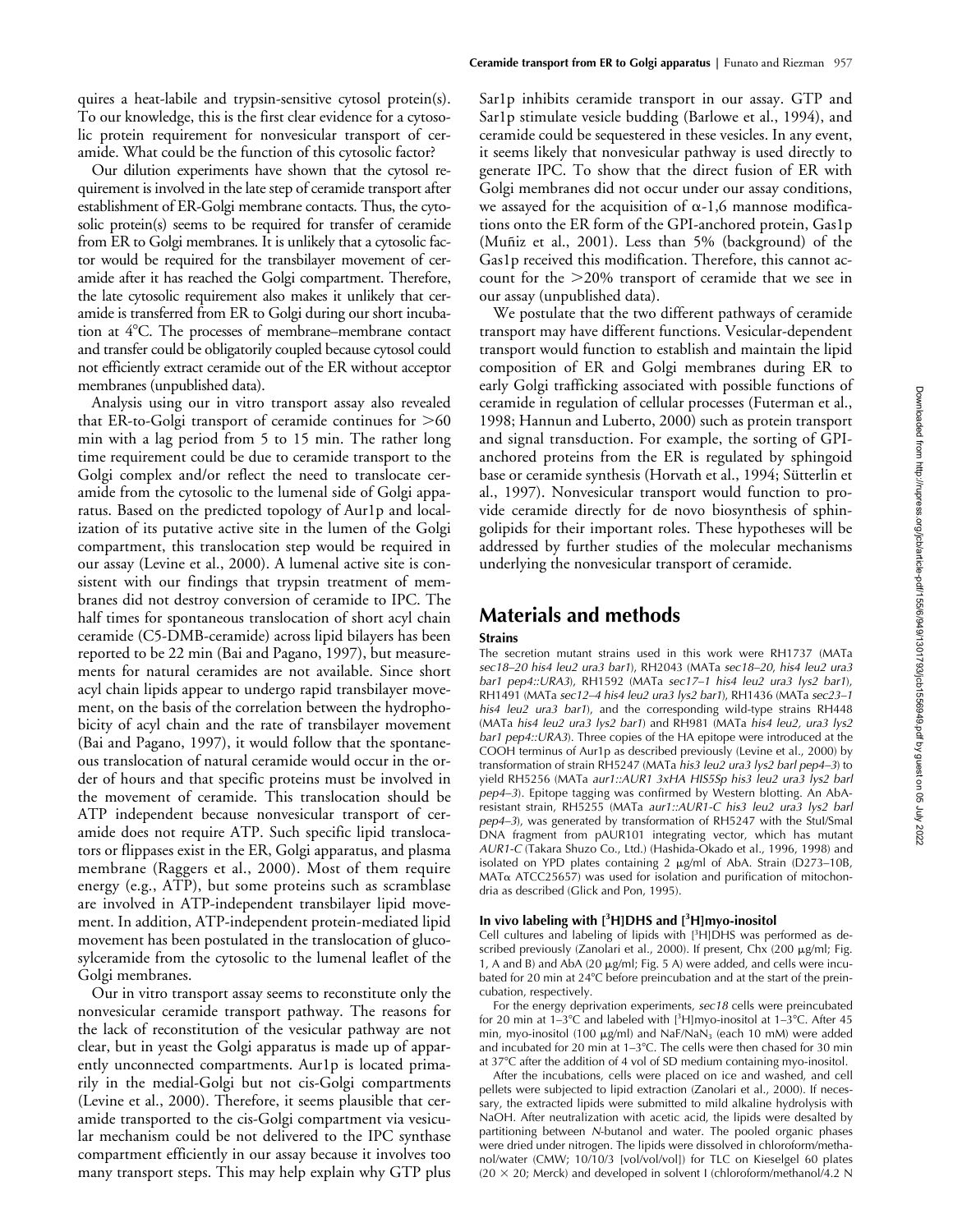NH<sub>4</sub>OH, 9/7/2 [vol/vol/vol]) or solvent II (chloroform/methanol/0.25% KCl, 55/45/10 [vol/vol/vol]). Radiolabeled lipids were visualized and quantified on a Cyclone Storage Phosphor System using a tritium-sensitive screen (Packard).

#### **Cytosol and membrane preparations**

Cytosols were prepared from RH981 and RH2043 strains as described (Salama et al., 1993). The preparation of microsomal membranes and ERenriched membranes were performed as described (Baker et al., 1990; Wuestehube and Schekman, 1992) with a few modifications. In brief, spheroplasts (from 0.5 OD<sub>600</sub> U of cells in log phase, total 4  $\times$  10<sup>10</sup> cells) were lysed in lysis buffer (0.1 M sorbitol, 20 mM Hepes, pH 7.4, 150 mM potassium acetate, 2 mM EDTA, 1 mM DTT, 1 mM PMSF, and 1  $\mu$ g/ml protease inhibitor mixture [pepstatin, leupeptin, antipain]). Unbroken cells and cell debris were removed by centrifugation (3000 *g,* 10 min, 4°C), and the resulting supernatants were centrifuged (100,000 *g*, 1 h, 4°C) to collect the microsomal membrane fraction. The pellet was washed twice and resuspended in 1 ml (25–50 mg protein) of B88 (20 mM Hepes-KOH, pH 6.8, 150 mM potassium acetate, 5 mM magnesium acetate, 250 mM sorbitol). Aliquots were frozen in liquid nitrogen and stored at -80°C. For ER- and Golgi-enriched membranes, supernatants containing microsomal membranes were subjected to two successive centrifugation steps (27,000 *g*, 10 min, 4°C) giving rise to pellet (P27) and supernatant (S27) fractions, and S27 was centrifuged (45,000 g, 15 min, 4°C), resulting in P45 and S45. S45 containing Golgi-enriched membranes was spun (100,000 *g*, 1 h, 4°C), washed twice, and resuspended in 1 ml (10–20 mg protein) of B88. P27 was resuspended in lysis buffer and loaded onto a 7.5 ml sucrose density step gradient (2.5 ml each of 40, 50, and 60% sucrose in 10 mM Hepes, pH 7.4, 1 mM MgCl<sub>2</sub>). The gradient was centrifuged at 200,000 g for 2 h and 20 min at 4°C in TST41.14 rotor (Kontron Instruments). The ERenriched membrane fraction at the 40/50% sucrose interface was collected, washed twice by centrifugation (27,000 g, 10 min, 4°C), and resuspended in 1 ml (2–4 mg protein) of B88. Aliquots of each membrane fraction were frozen in liquid nitrogen and stored at  $-80^{\circ}$ C. Protein concentrations were determined using the protein assay kit from Bio-Rad Laboratories.

#### **In vitro labeling with [<sup>3</sup> H]DHS**

To assay for ceramide and IPC synthase activities, microsomal membranes (100–200  $\mu$ g) or membrane fractions (ER-enriched membranes, 5–10  $\mu$ g; Golgi-enriched membranes, 25-50  $\mu$ g), cytosol (100  $\mu$ g), ATP regenerating system (1 mM ATP, 40 mM phosphocreatine, 0.2 mg/ml creatine phosphokinase), GDP-mannose (50  $\mu$ M), and a mix of [<sup>3</sup>H]DHS and unlabeled DHS (10 and 40 pmoles, respectively, 0.5  $\mu$ Ci) were first incubated (15 min, 10°C) for incorporation of DHS into membranes. Coenzyme A (50  $\mu$ M) and liposomes containing hexacosanoic acid (C<sub>26</sub>) and PI (50 and 250 M, respectively) prepared as described (Funato et al., 1992) were added, and the mixture was incubated (2 h, 24°C) in a final volume of 50  $\mu$ l of B88. The reaction was stopped by adding 333  $\mu$ l of chloroform/methanol (CM; 1/1 [vol/vol]). The organic phase was collected after centrifuging at 13,000  $g$  for 5 min, and the pellet was reextracted with 250  $\mu$ l of CMW. The extracted lipids were submitted to a mild alkaline treatment, *N*-butanol extraction, and analyzed by TLC with solvent I as described above. Radiolabeled ceramide was analyzed with solvent III (chloroform/acetic acid, 9/1 [vol/vol]) (Morell and Radin, 1970).

#### **In vitro ceramide transport assay**

Radiolabeled ceramide was synthesized in vitro from [<sup>3</sup>H]DHS using ERenriched membranes (10-20  $\mu$ g) as described above except that GDPmannose was omitted, AbA (0.2  $\mu$ M) was included in the assay mixture, and liposomes containing hexacosanoic acid (C26) and PC were used instead of liposomes containing hexacosanoic acid (C26) and PI. The membranes were then recovered by centrifugation at 27,000 *g* for 10 min at 4-C, washed twice, resuspended in B88, and used as the donor membrane in the in vitro transport assay. The recovery of radiolabeled lipids was 50– 75% percent of the total. Subsequently, the donor membranes were incubated for 2 h at 24 $\degree$ C in the total reaction mixture (50  $\mu$ l) containing cytosol (2 mg/ml), ATP regenerating system, GDP-mannose (50 µM), liposomes composed of PI (250  $\mu$ M), FuB (200  $\mu$ M), AbA (0.4  $\mu$ M), and microsomal membranes (50–100  $\mu$ g) prepared from AbA-resistant strain (RH5255) as the acceptor membrane to allow transport to occur. The reaction was stopped by adding 333  $\mu$ l of CM. The preparation of the lipid extracts and analysis were done as described above.

### **Lipid analysis**

Radiolabeled lipids were collected from TLC plates by scraping and eluting with CMW. The isolated lipid extract was dried under nitrogen and

partitioned between *N*-butanol and water. Lipid mixtures (Fig. 2 A) or isolated lipids (Fig. 2, B–D) were subjected to phosphoinositide-specific PLC digestion as described previously (Hamburger et al., 1995). Strong HCl hydrolysis of lipids was performed as described (Puoti et al., 1991). After enzymatic and/or chemical treatments, lipids were dried under nitrogen and partitioned between *N*-butanol and water. After drying, the lipids were dissolved in CMW and analyzed by TLC as described above.

We thank R. Schekman for strains and antibodies, S. Munro for plasmids, J. Holenstein and T. Aust for technical assistance, and members of the Riezman lab for comments on this article.

This work was supported by a grant from the Swiss National Science Foundation and a European Community grant (HPRN-2000-00077) funded through the Bundesamt für Bildung und Wåssenschatt (to H. Riezman).

Submitted: 7 May 2001 Revised: 24 October 2001 Accepted: 24 October 2001

# **References**

- Achleitner, G., B. Gaigg, A. Krasser, E. Kainersdorfer, S.D. Kohlwein, A. Perktold, G. Zellnig, and G. Daum. 1999. Association between the endoplasmic reticulum and mitochondria of yeast facilitates interorganelle transport of phospholipids through membrane contact. *Eur. J. Biochem.* 264:545–553.
- Bai, J., and R.E. Pagano. 1997. Measurement of spontaneous transfer and transbilayer movement of BODIPY-labeled lipids in lipid vesicles. *Biochemistry.* 23: 4977–4983.
- Baker, D., L. Wuestehube, R. Schekman, D. Botstein, and N. Segev. 1990. GTPbinding Ypt1 protein and Ca2+ function independently in a cell-free protein transport reaction. *Proc. Natl. Acad. Sci. USA.* 87:355–359.
- Banfield, D.K., M.J. Lewis, C. Rabouille, G. Warren, and H.R. Pelham. 1994. Localization of Sed5, a putative vesicle targeting molecule, to the cis-Golgi network involves both its transmembrane and cytoplasmic domains. *J. Cell Biol.* 127:357–371.
- Barlowe, C., L. Orci, T. Yeung, M. Hosobuchi, S. Hamamoto, N. Salama, M.F. Rexach, M. Ravazzola, M. Amherdt, and R. Schekman. 1994. COPII: a membrane coat formed by Sec proteins that drive vesicle budding from the endoplasmic reticulum. *Cell.* 77:895–907.
- Dickson, R.C., and R.L. Lester. 1999. Yeast sphingolipids. *Biochim. Biophys. Acta.* 1426:347–357.
- Emoto, K., O. Kuge, M. Nishijima, and M. Umeda. 1999. Isolation of a Chinese hamster ovary cell mutant defective in intramitochondrial transport of phosphatidylserine. *Proc. Natl. Acad. Sci. USA.* 96:12400–12405.
- Fukasawa, M., M. Nishijima, and K. Hanada. 1999. Genetic evidence for ATPdependent endoplasmic reticulum-to-Golgi apparatus trafficking of ceramide for sphingomyelin synthesis in Chinese hamster ovary cells. *J. Cell Biol.* 144:673–685.
- Funakoshi, T., S. Yasuda, M. Fukasawa, M. Nishijima, and K. Hanada. 2000. Reconstitution of ATP- and cytosol-dependent transport of de novo synthesized ceramide to the site of sphingomyelin synthesis in semi-intact cells. *J. Biol. Chem.* 275:29938–29945.
- Funato, K., R. Yoda, and H. Kiwada. 1992. Contribution of complement system on destabilization of liposomes composed of hydrogenated egg phosphatidylcholine in rat fresh plasma. *Biochim. Biophys. Acta.* 1103:198–204.
- Futerman, A.H., R. Ghidoni, and G. van Meer. 1998. Lipids: regulatory functions in membrane traffic and cell development. *EMBO J.* 17:6772–6775.
- Grilley, M.M., S.D. Stock, R.C. Dickson, R.L. Lester, and J.Y. Takemoto. 1998. Syringomycin action gene SYR2 is essential for sphingolipid 4-hydroxylation in *Saccharomyces cerevisiae*. *J. Biol. Chem.* 273:11062–11068.
- Glick, B.S., and L.A. Pon. 1995. Isolation of highly purified mitochondria from *Saccharomyces cerevisiae*. *Methods Enzymol*. 260:213–223.
- Haak, D., K. Gable, T. Beeler, and T. Dunn. 1997. Hydroxylation of *Saccharomyces cerevisiae* ceramides requires Sur2p and Scs7p. *J. Biol. Chem.* 272:29704– 29710.
- Hamburger, D., M. Egerton, and H. Riezman. 1995. Yeast Gaa1p is required for attachment of a completed GPI anchor onto proteins. *J. Cell Biol.* 129:629– 639.
- Hannun, Y.A., and C. Luberto. 2000. Ceramide in the eukaryotic stress response. *Trends Cell Biol.* 10:73–80.
- Hashida-Okado, T., A. Ogawa, M. Endo, R. Yasumoto, K. Takesako, and I. Kato. 1996. AUR1, a novel gene conferring aureobasidin resistance on *Saccharomyces cerevisiae*: a study of defective morphologies in Aur1p-depleted cells.